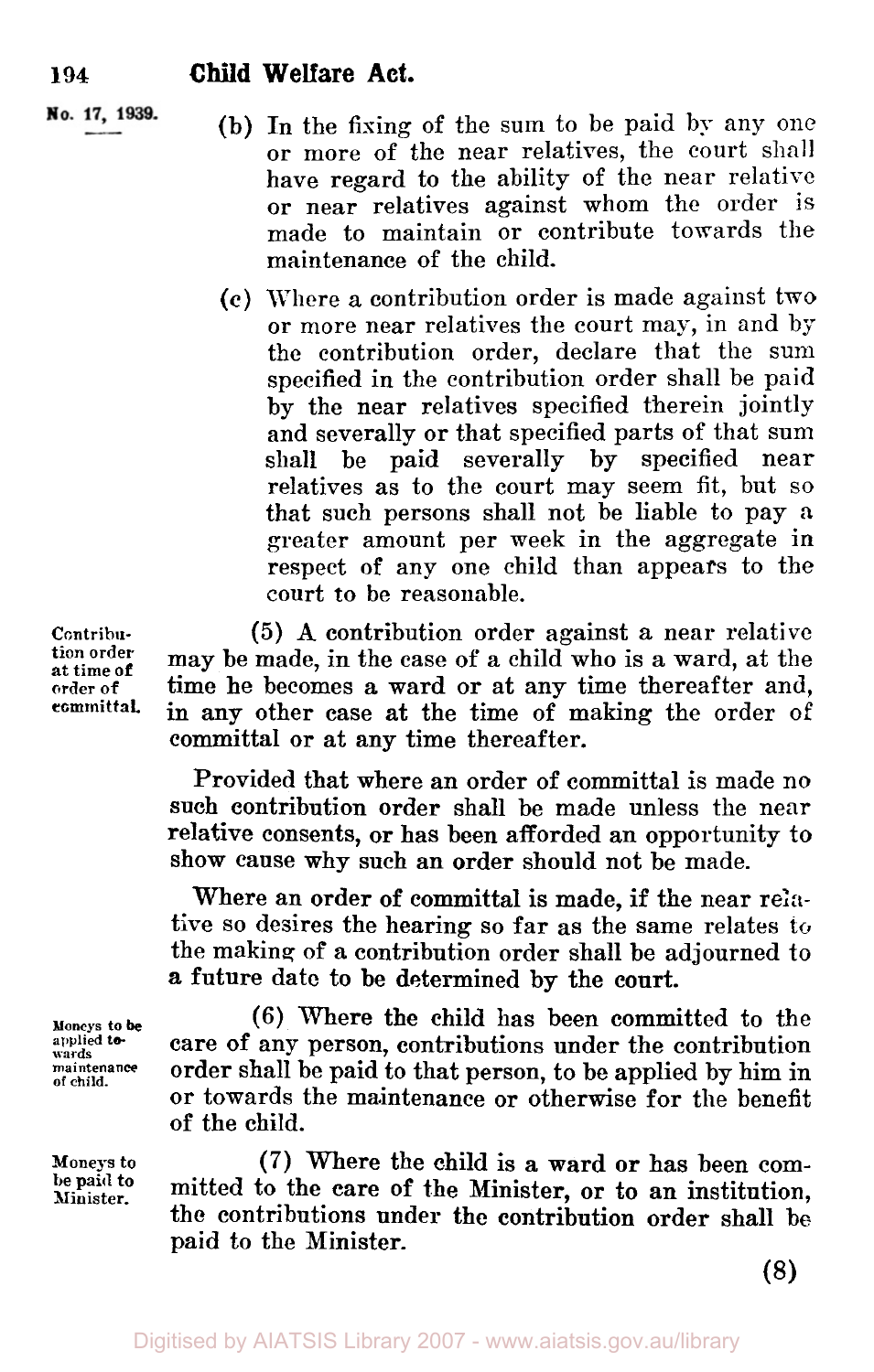#### $(8)$  **A** contribution order shall, subject to this  $\frac{No. 17, 1939}{\cdots}$ Part, remain in force in the case of a child-

- **(a)** committed to the care of any person-until the expiration of the period of time for which he is so committed or until he attains the age of sixteen years whichever first happens ;
- $(b)$  committed to the care of the Minister-until he attains the age of sixteen years or until his earlier discharge from control;
- $(c)$  committed to an institution—until his discharge from such institution or until he attains the **age**  of sixteen years whichever first happens ;
- $(d)$  who is a ward—until he attains the age of sixteen years.

**60.** (1) If it appears to a court, on complaint by the **Recovery of** Minister or any officer authorised by the Minister in that pended for behalf, that any near relative is of ability to contribute  $\frac{1}{\text{of}\ \text{wards}}$ towards the past maintenance of a ward or of a child cf. Act No. 21. <br>  $\frac{1923, \text{ss } 26}{11}$ committed to the care of the Minister to be dealt with as **119. a** ward admitted to State control **or** of an ex-ward or of a person who was a child so committed but who has been discharged from such care, the court may order such near relative to pay to the Minister a reasonable sum by instalments or otherwise as the court directs as reimbursement of moneys paid for the past maintenance of the ward, child, ex-ward **or** person whether or not such ward, child, ex-ward or person be alive at the time of the hearing :

Provided that no such order shall be made against a person referred **to** in subparagraph (ii) of paragraph (b) of section fifty-eight of this Act in respect of the part maintenance of an illegitimate child of his wife in any case where he satisfies the court that, at the time of his marriage, he was not aware of the child's existence.

(2) The provisions of this section shall apply where moneys have been expended in allowances to rela- **allowances**. tives under section twenty-seven of this Act as if such moneys were moneys paid for the past maintenance of **a**  ward **or** of a child committed **to** the care **of** the Minister to be dealt with **as** a ward admitted to State control and **as**  if the mother, single woman **or** father, as the case may be, **to**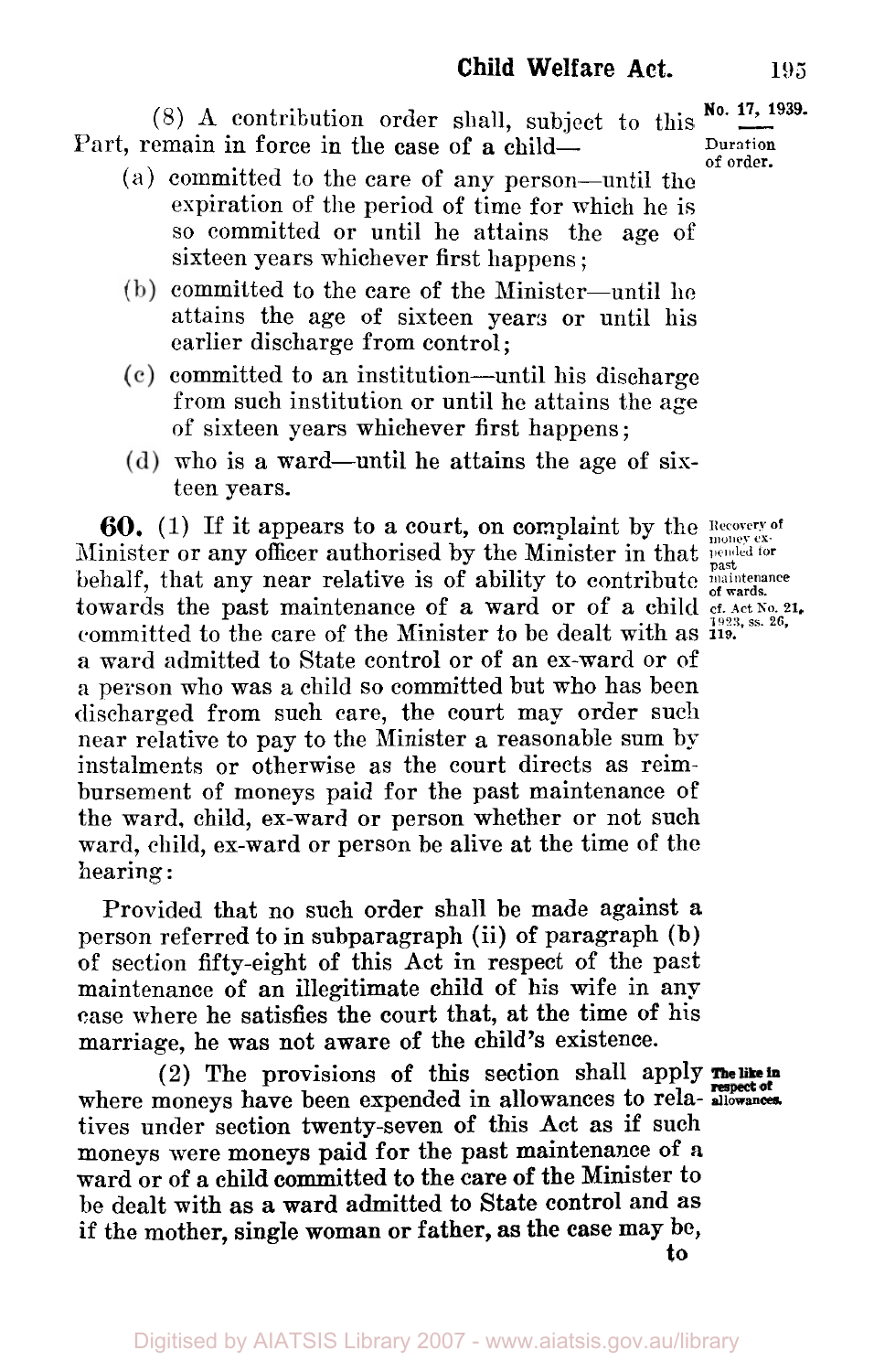**Kear relative** nut to **pay twice in respect of same child.** 

**No. 17 1939.** to whom such allowance was paid was the only near relative liable to pay or contribute towards the maintenance of the child or young person.

> (3) Where an order under this section is made in respect of any near relative against whom an order has been made for payment of preliminary expenses or expenses of maintenance under Part XVI of this Act, or under the Child Welfare Act, 1923, or under the Infant Protection Act, 1904, or for payment of maintenance under the Deserted Wives and Children Act, 1901-1939, the court **may** vary, suspend or discharge the lastmentioned order so as to secure that the said near relative shall not pay twice for the maintenance of the same child.

> **(1)** The Minister or any officer authorised by the Minister in that behalf may, in addition to the powers contained in subsections one, two and three of this section, institute legal proceedings-

- (a) against any parents for the recovery of moneys expended in the maintenance **of** their children : and
- (b) against the parents of illegitimate children for the recovery of maintenance money,

and such parents shall be liable jointly and severally.

**61.** (1) Any order under this Part may be enforced, appealed from, confirmed, suspended, varied, **or** discharged in the **same** manner in all respects as orders made under Part XVI of this Act.

(2) Where a child in respect of whose maintenance a contribution order has been made becomes selfsupporting the Minister or any officer authorised by the Minister in that behalf shall make an application under subsection one of this section-

- **(a)** in **any** case where contributions under the order **are** paid to the Minister-as soon as practicable after the child becomes self-supporting;
- (b) in any other case-as soon as practicable after the Director receives the notice referred to in subseetion three **of** this section.

**(3)** There contributions under **a** contribution order are paid to any person other than the Minister such person shall as soon as practicable after the

**Order may**  $\ddot{\textbf{a}}$  ischarged. **Act No. 21. 1923, s. 26.**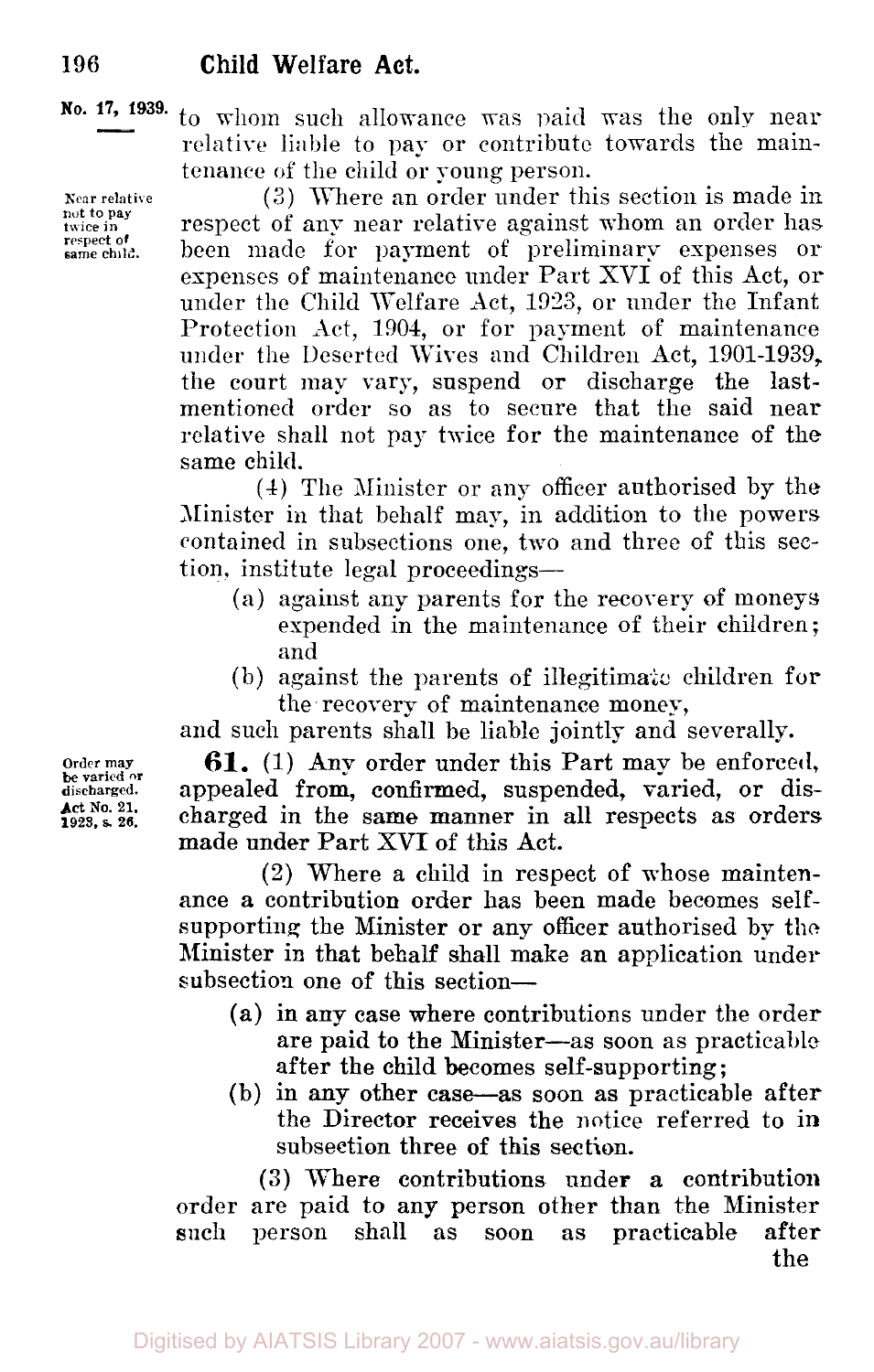the child in respect of whom the contributions are  $N_0$ . 17, 1939. paid becomes self-supporting give notice in writing of the fact to the Director, and any such person who wilfully neglects to give such notice shall be guilty of an offence against this Act.

Minister or any officer authorised **by** the Minister in that behalf or by the person to whose care a child has been committed that any person has absconded or is about to abscond from Sew South Wales to evade the provisions of this Part or compliance n-itli **a** contribution order, issue **a** warrant for the arrest of such person. **62.** A magistrate or court may, upon complaint by the **Person** 

**63. A** complaint may allege that a parent or other Complaint near relative is able to maintain or contribute towards  $\frac{m}{two \text{ children}}$ . the maintenance or past maintenance of two or more wards or children. Any order made on such complaint shall specify the amount **payable** in respect of each ward or child.

to a magistrate or court against any parent or other near relative under this Part, such magistrate or court may summon such parent or other near relative to appear before a court to answer such complaint. **64.** (1) On complaint in writing on oath being made Summons.

**(2)** Any summons under this Part shall be served on the defendant at least fourteen days before the day appointed for the hearing of the complaint.

## PART XIII.

#### EMPLOYMENT OF **CHILDREN.**

*65.* (I) **A** written license authorising a male child Issue of to engage, subject to the regulations, in a specified streetdescription of street trading may be issued by the **licenses.**  Minister- **cf. Act** NO.

- (a) to any male child of or over the age of fifteen  $\frac{21}{8,48}$ . years; or
- **(b)** to **a** male child under the age of fifteen years hut of **or** over the age of fourteen **years,** where the Minister is satisfied that, in the case of **such**  child, special circumstances exist which render the issue of the license necessary **or** desirable.

**(2)**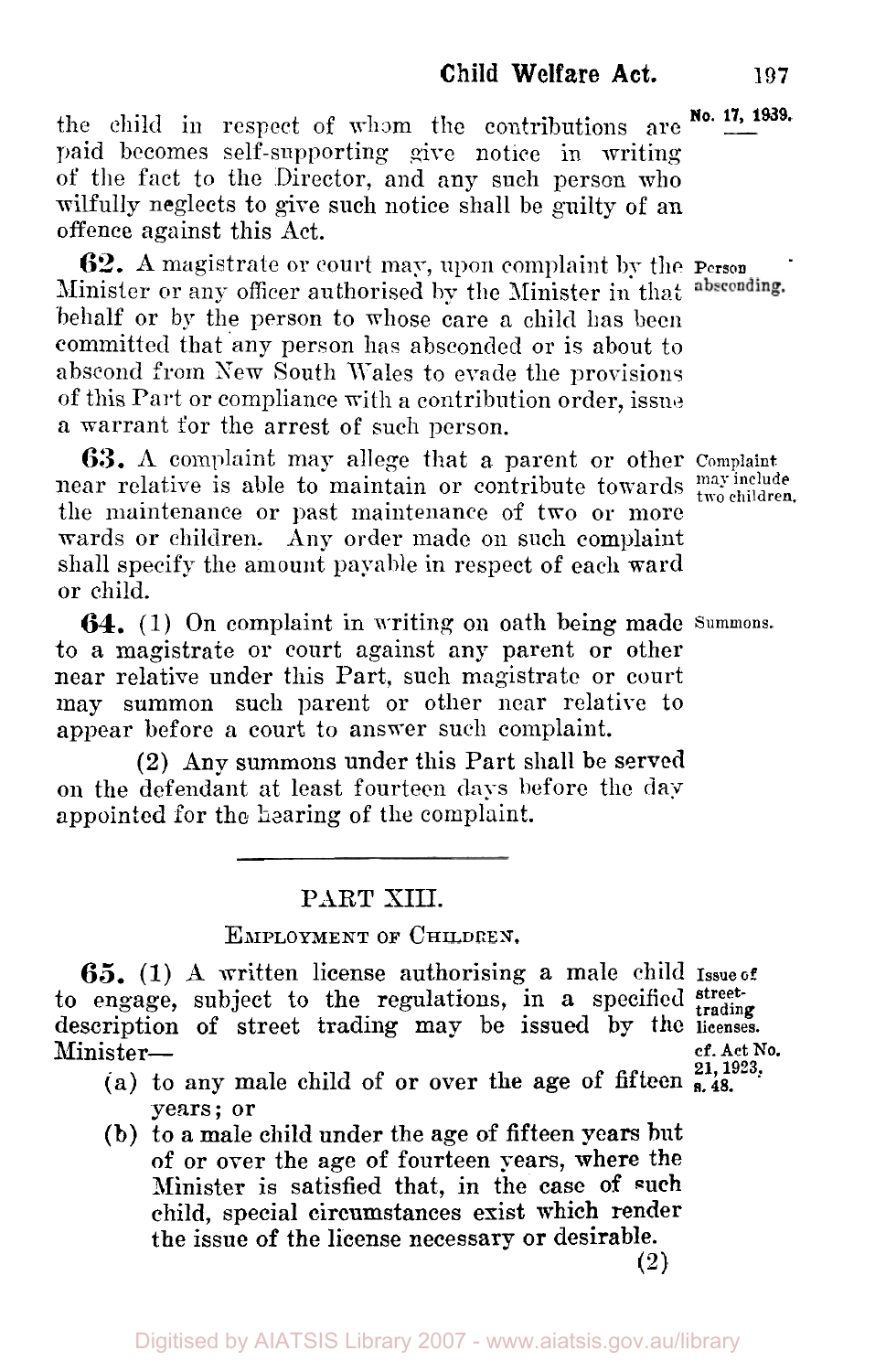#### **No. 17, 1939.**

**(2)** Such license shall be delivered to the child with a badge to be worn by him as prescribed during such trading.

**(3)** Such license shall not be issued unless it is shown that the moral or material welfare of the child will not suffer by such trading.

**(4)** Every license shall be granted for a period not exceeding twelve months and shall terminate *on* the thirtieth day of June in each year, but may be renewed from time to time, and may at any time be cancelled by the Minister.

(5) **No** charge shall be made for any license or badge issued under this section.

(6) (a) Any license issued under section fortyeight of the Child Welfare Act, **1923,** and in force immediately before the commencement of this Act, shall, unless, sooner cancelled, continue in force until the expiration of the term for which it was granted notwithstanding that the child to whom it was issued is under the age of fifteen years.

(b) Any license continued in force by paragraph (a) of this subsection may be renewed from time to time for a term not exceeding six months but no such license shall be renewed for a term which will extend beyond the period of twelve months from the commencement of this Act.

**Penalty for 66.** Any person who employs a child in street trading—

(a) who is not duly licensed in that behalf; or

(b) who, although so licensed, is employed by him in trading of a description, or during hours not authorised by the **license,** 

shall be liable to a penalty not exceeding five pounds, or in case of a second **or** subsequent offence to a penalty not exceeding ten pounds.

*67.* (1) Any person who causes or allows any child to take part in any public exhibition or performance **or**  in any preparation, training or rehearsal for any such exhibition or performance whereby the life or limbs **of**  such child is or are endangered, and the parent or any

**person** 

**employing child in street** trading- **trading in contravention of Act. cf. Act No. s. 21. 49. 1923,** 

**Entertainments and performances. Ibid. s.41.**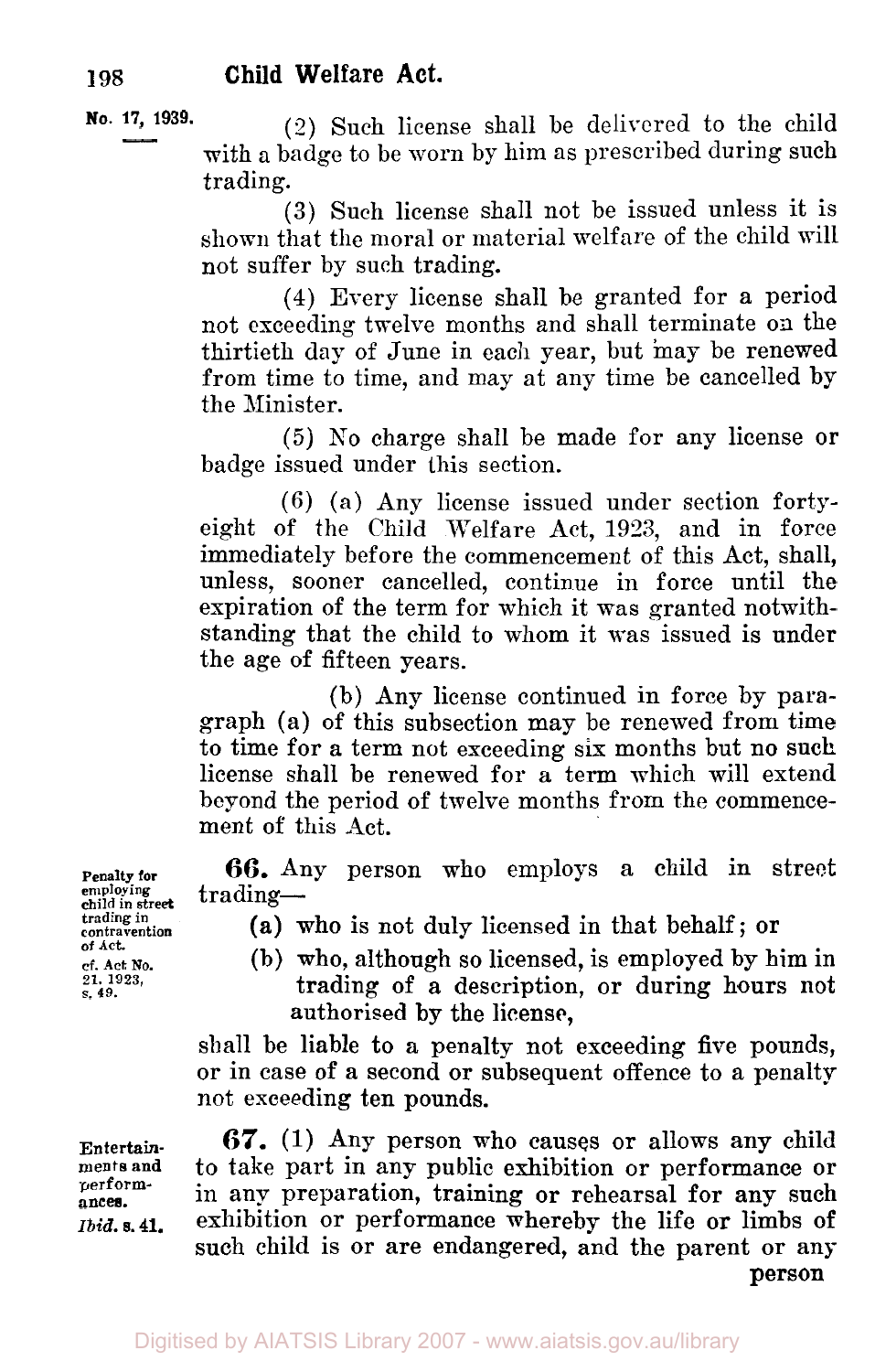person having the care of such child who aids or abets <sup>No. 17, 1939.</sup> such firstmentioned person therein, shall be guilty of an offence against this Act.

(2) Where in the course of a public exhibition or performance, or in any preparation or training or rehearsal for any such exhibition or performance, which in its nature is dangerous to the life or limb of a child who is employed to take part therein, any accident causing actual bodily harm occurs to such child, the employer of such child, whether his parent or not, shall be guilty of an offence against this Act; and if such employer is not the parent of such child, the court before which such employer is convicted may award as compensation for the bodily harm so occasioned, a sum not exceeding one hundred pounds to he paid by such employer to the child or to some person named by the court on behalf of the child.

The recovery of compensation awarded under this section shall not deprive the child of any other legal remedy, but any sum so awarded shall be taken into account in any other proceedings by or on behalf of the child for or in respect of the same bodily harm.

the care thereof allows any child-**68.** (1) Any person who causes or procures, or having Prohibition of **children for certain** 

- (a) unless duly licensed as provided in section  $\frac{purpose}{without}$ **license.**  *Art* **No. 21,**  sixty-nine of this Act to be employed-
	- (i) in any place whatsoever used for broad-*1923,* **s. 42.**  casting purposes ; or
	- (ii) in any premises licensed according to law for public entertainments ; or
	- (iii) in any circus; or
	- (iv) in any other place used wholly or in part for providing entertainment or amusement; or
		- (V) in any place set apart for spectators at any sports or in or adjacent to any way of access to or egress from any such place; or
	- **(vi)** in any **place** whatsoever **used for** the photographing of scenes **to** be depicted **in a** cinematograph **film,**

for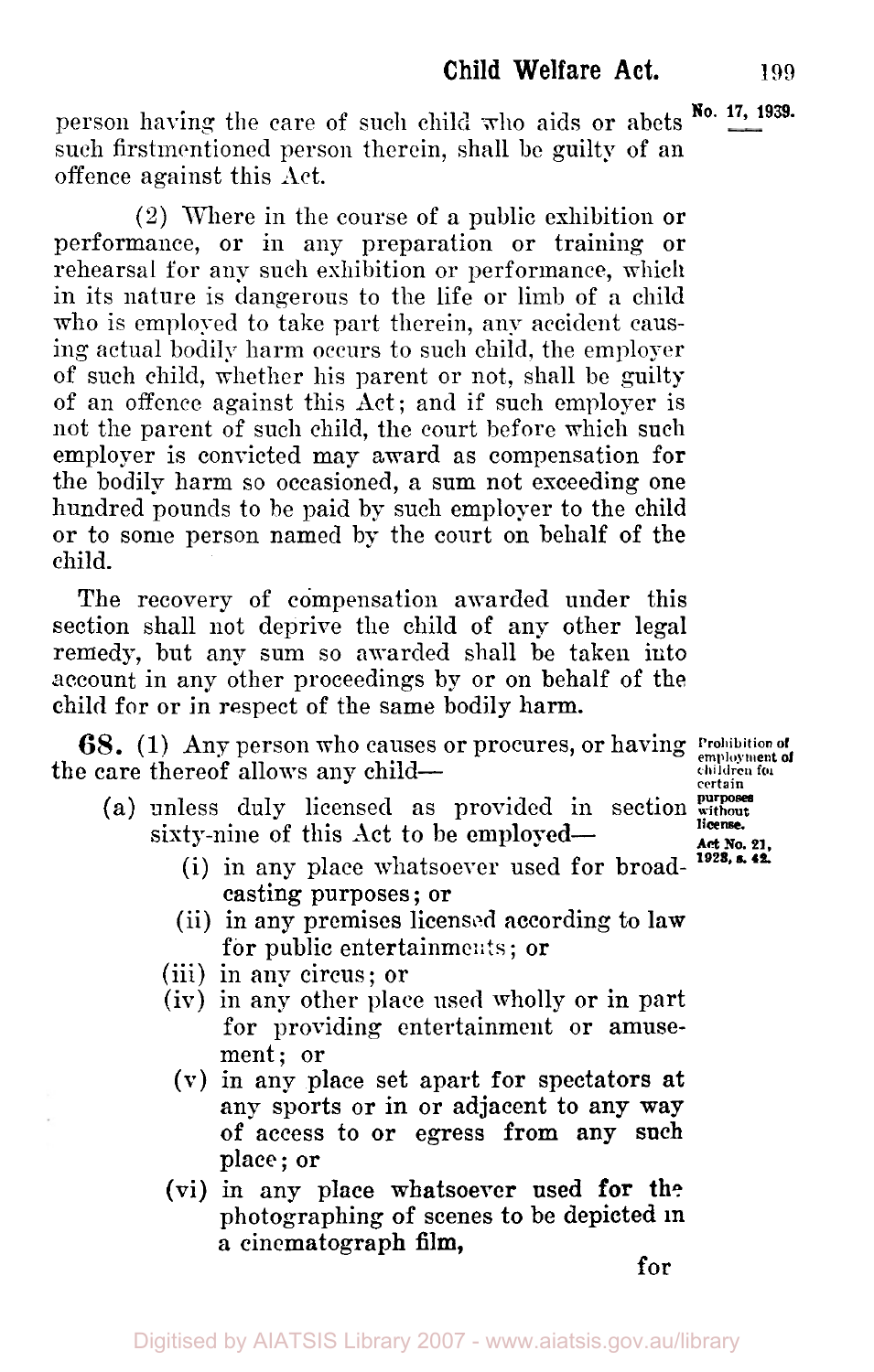- **No. 17, 1939.** for the purpose of singing, playing or performing, or of offering anything for sale; or
	- (b) to be in any place whatsoever for the purpose  $of-$ 
		- (i) begging or receiving alms; or
		- (ii) inducing the giving of alms, whether under the pretence of singing, playing. performing, offering anything for sale or otherwise ;

shall be guilty of an offence against this Act:

Provided that paragraph (a) of this subsection shall not apply in the case of any occasional entertainment, the net proceeds of which are wholly applied for the benefit of any school or to any charitable object.

Provided further that paragraph (a) of this subsection shall not apply in any of the following cases, that is to say-

- **(i)** where a community singing concert is being conducted and the child concerned takes part in such concert only by singing as a member and in common with the other members of the audience present at such concert, and such concert is not being conducted between the hours of ten o'clock at night and six o'clock in the morning ;
- (ii) where a community singing concert is being conducted on any Sunday and the child concerned takes part in such concert only by singing as a member and in common with the other members of the church or school choir present at such concert ;
- (iii) where a community singing concert is being conducted and the child concerned takes part in such concert only by singing as **a** member and in common **with** the other members of the audience present at such concert, and either such concert is not being conducted during school hours on any day upon which schools are open or the child concerned is exempted from attendance at school.

*(2)*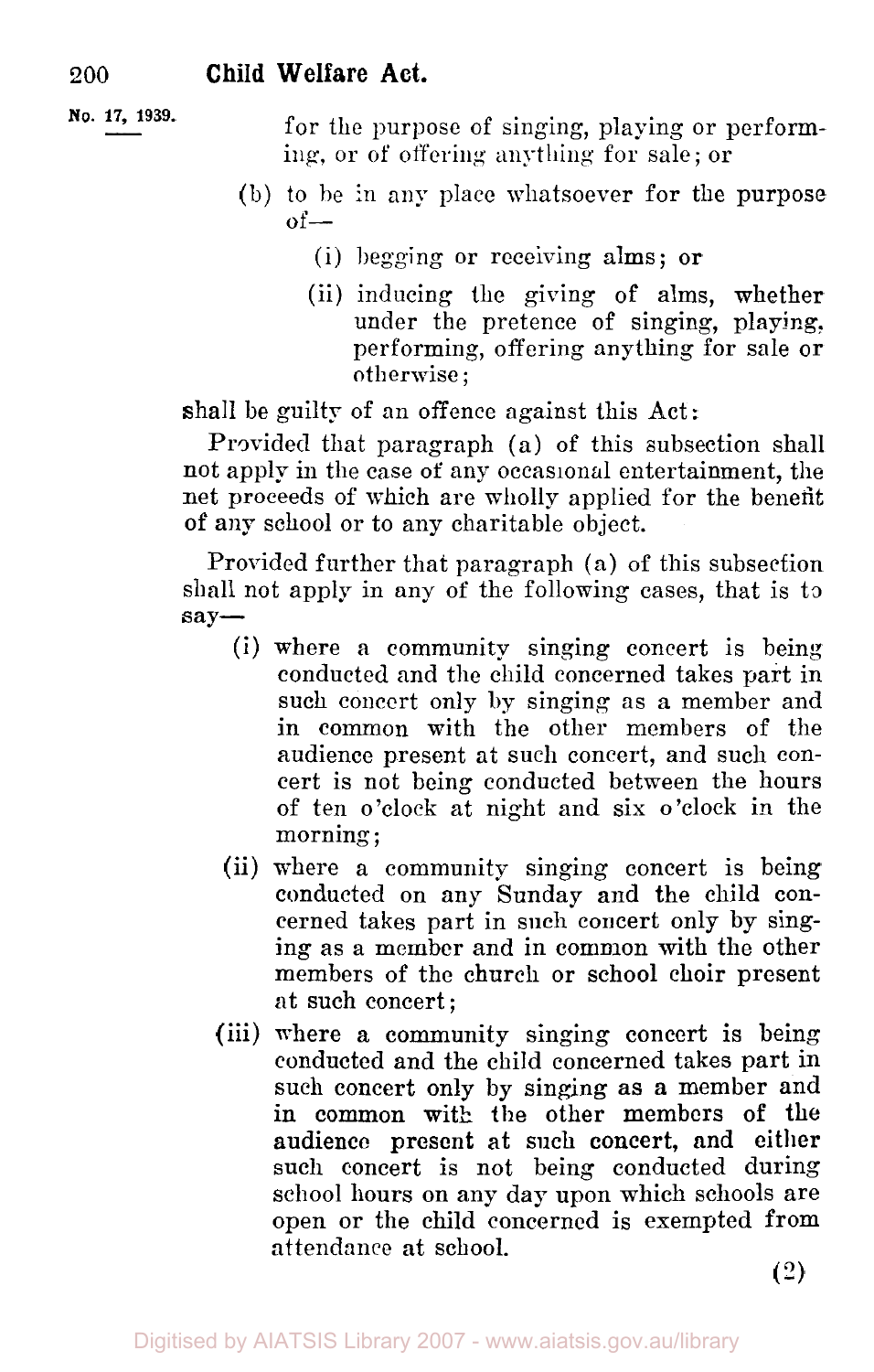Digitised by AIATSIS Library 2007 - www.aiatsis.gov.au/library

**No. 17, 1939.** (2) If a person having the care of a child not licensed as provided in section sixty-nine of this Act  $r<sub>x, e, 12</sub>$ ,  $r<sub>y, e, 12</sub>$ is charged with an offence under this section, and it is  $\frac{v, c}{s}$ . proved that the child was in any place for any such purpose as is referred to in paragraph (b) **of** subsection one of this section, and that the person charged allowed the child to be in the place, he shall be presumed to hare allowed him to be in the place for that purpose unless the contrary is proved.

(3) If any person while singing, playing, performing, or offering anything for sale in a street or public place has with him a child not licensed under section sixty-nine of this Act the child shall for the purposes of this section be deemed to be in that street or place for the purpose of inducing the giving of alms.

**69.** (1) Sotwithstanding anything contained in this **Licenses**  Part the Minister may grant a license authorising any <sup>to take part</sup> child over the age of seven years to be employed in any **entertain**place or premises mentioned in paragraph (a) of sub- **ments.**  section one of section sixty-eight of this Act for the purposes therein specified. **42.** 

**(2) A** license shall not be granted unless the Minister is satisfied that the child is fit to be employed in any such place or premises for the purposes specified, and that proper provision has been made to safeguard the health, welfare and education of the child.

**(3) A** license shall be granted for such time, during such periods and subject to such conditions as  $\mathbf{m}{\mathbf{v}}$ be prescribed or as the Minister may in any special case approve, and such times, periods and conditions shall **be**  endorsed on the license.

No license shall be granted authorising any child to be employed on any day between the hours of ten o'clock at night and six o'clock in the morning or on any Sunday.

**(4) A** license map, at any time, be varied **or**  cancelled **by** the Minister.

that the restrictions and conditions of any license under of licenses. section sixty-nine of this Act are duly observed. **70,** (1) **The** Minister may appoint **any** officer to see **Supervision** 

(2) Such officer shall have power to enter and inspect any circus or place or premises mentioned in paragraph **(a)** of subsection one of section sixty-eight of this

**cf. Act No.**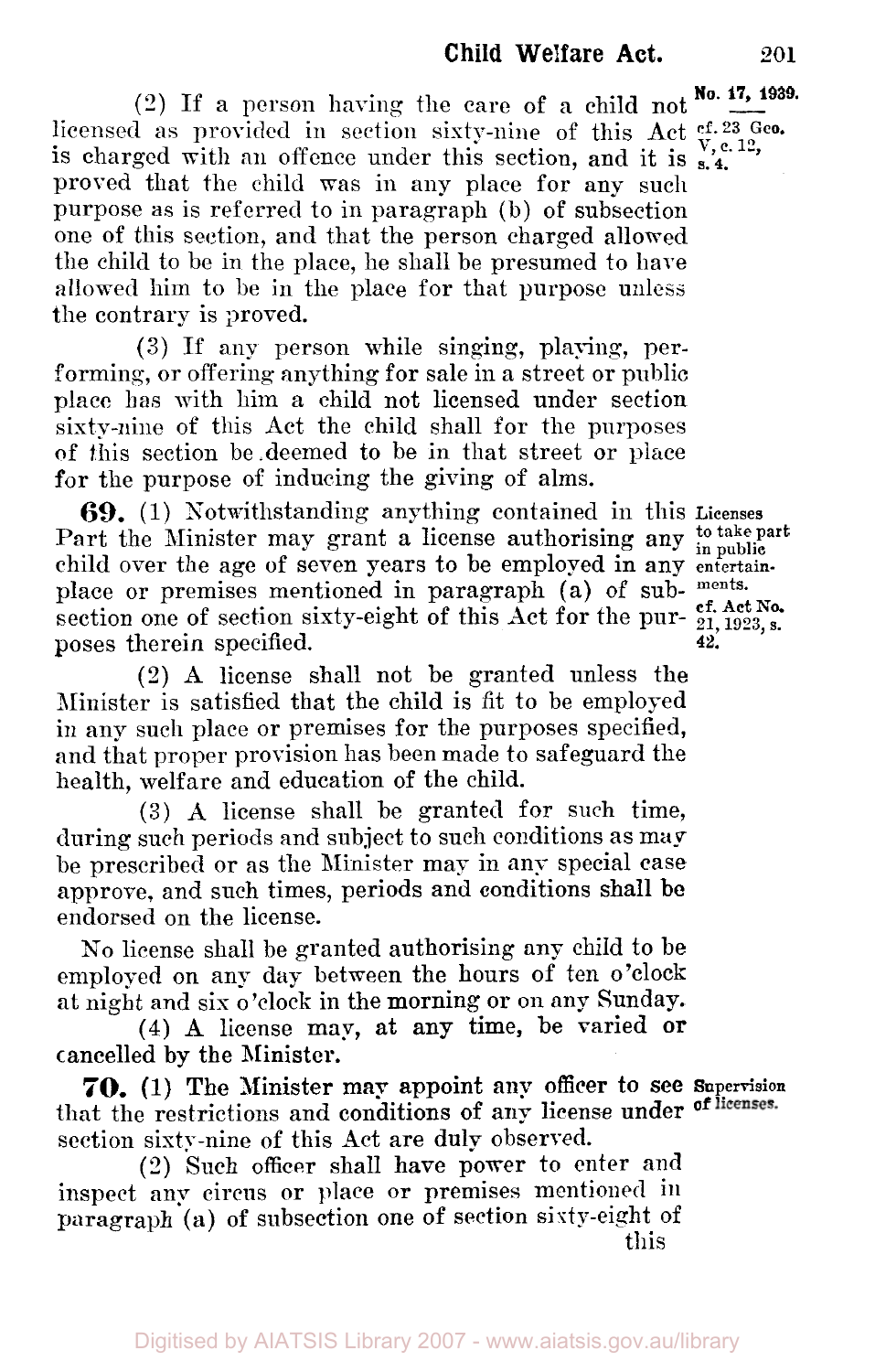**No. 17, 1939.** this Act for the purpose of ascertaining whether any child is employed therein in contravention of the provisions of this Part.

**71.** (1) For the purposes of this Part and of any regulations made in relation to any of the matters referred to in this Part-**Inter-Part XIII. pretation** of

- A child who assists in any trade or occupation carried on for profit shall be deemed to be employed notwithstanding that he receives no reward for his labour.
- Any public performance by a child which is an acrobatic performance or a performance as **a**  contortionist shall be deemed to be a public exhibition or performance whereby the life or limbs of such child is or are endangered or which is in its nature dangerous to the life or limb of such child.
- A child taking part as a chorister in any religious, school, or similar service or in any practice for such service shall not, whether he receives any reward or not, be deemed to be employed, but such child shall not take part as a chorister in any such service or practice between the hours of ten o'clock at night and six o'clock in the morning.

(2) In this Part of this Act and in any regulations made in relation to any of the matters referred to in this Part of this Act, the expression "street trading" includes the hawking of newspapers, matches, flowers and other articles, shoe-blacking and any other like occupation carried on in any public place.

### **PART** XIV.

**COMMITTAL OF NEGLECTED OR UNCONTROLLABLE CHILDREN OR YOUNG PERSONS OR OF JUVENILE OFFENDERS.** 

**Definition** 72. In this Part of this Act-

"Neglected child" means child or young person-

(a) who is in a brothel, or lodges, lives, resides or wanders about with reputed thieves

**of neglected child.**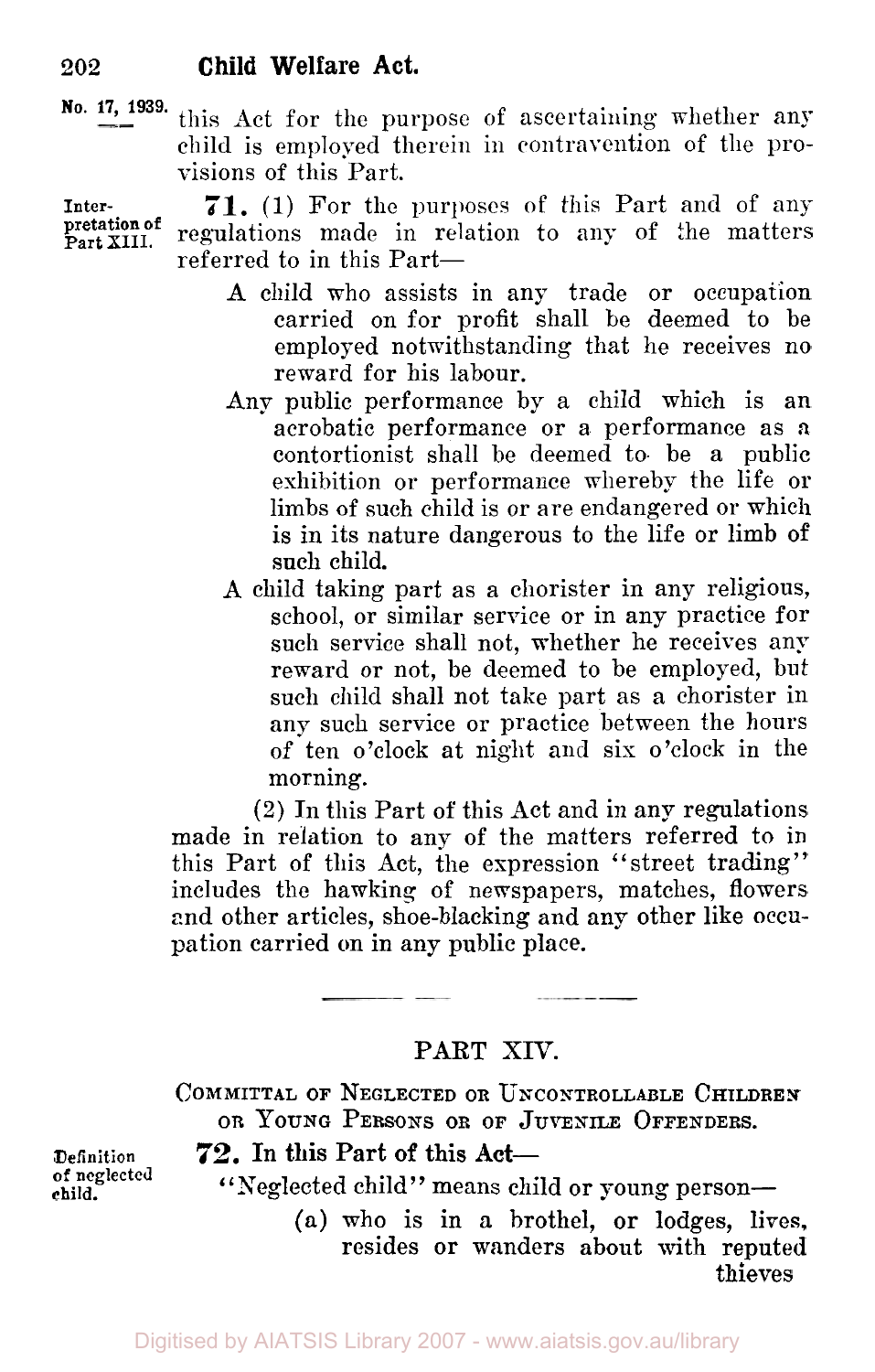thieves or with persons who have no **No. 17, 1939**. visible means of support, or with common prostitutes, whether such reputed thieves, persons or prostitutes are the parents of such child or not; or

- (b) who has no visible lawful means of support or has no fixed place of abode; or
- (c) who begs in any public place, or habitually wanders about public places in no ostensible occupation, or habitually sleeps in the open air in any public place ; or
- **(d** ) who, without reasonable excuse, is not provided with sufficient and proper food, nursing, clothing, medical aid or lodging, or who is ill-treated or exposed; or
- (e) who takes part in any public exhibition or performance within the meaning of Part XIII of this Act whereby the life or limb of such child is endangered; or
- (f) who, not being duly licensed under this Act for that purpose, is engaged in street trading within the meaning of Part XIII of this Act; or
- *(g)* whose parents are drunkards, or, if one be dead, insane, unknown, undergoing imprisonment, or not exercising proper care of the child or young person, whose other parent is a drunkard; or
- (h) who is in any place where opium or any preparation thereof is smoked; or
- (i) who is living under such conditions **as**  indicate that the child or young person is lapsing or likely to lapse into **a** career of vice **or** crime; or
- (j) **who** in the opinion of the court is under incompetent or improper guardianship; **or**
- **(k)** who is destitute; **or**
- (1) whose parents are unfit to retain the child or young person in their care, or, if one parent be dead, insane, unknown, undergoing imprisonment, or not exercising **proper**

Digitised by AIATSIS Library 2007 - www.aiatsis.gov.au/library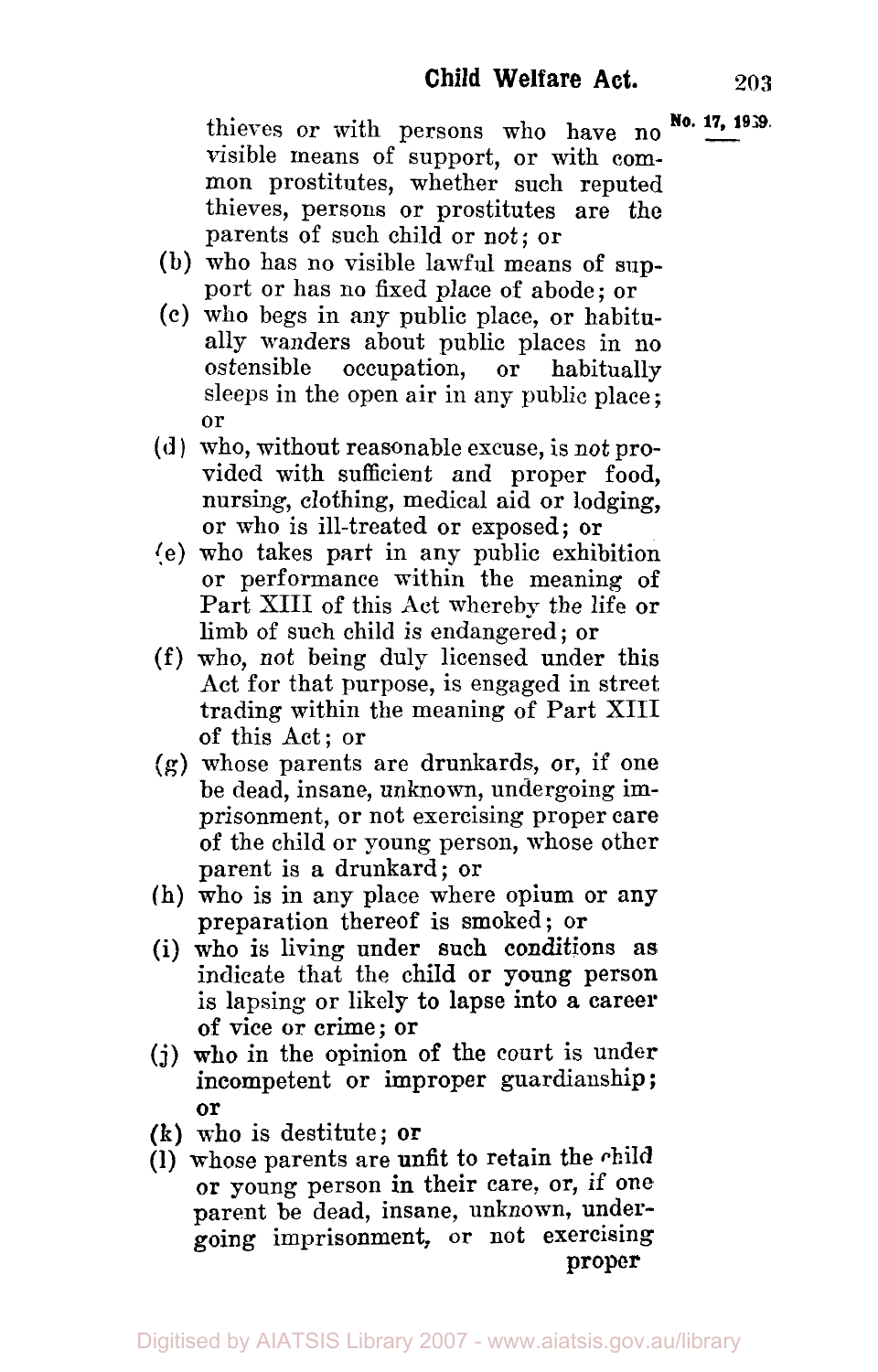**No. 17, 1939.** 

proper care of the child or young person, whose other parent is unfit to retain the child or young person in his care; or

- (m) who is suffering from venereal disease and is not receiving adequate medical treatment; or
- (n) who is falling into bad associations or is exposed to moral danger ; or
- *(o)* who, without lawful excuse, does not attend school regularly.

**73.** Any justice may, upon oath being made before him by an officer authorised by the Minister in that behalf or by any constable of police, that, having made due inquiry, he believes any child or young person to be a neglected or uncontrollable child or young person-.

- (a) issue his summons for the appearance of such child or young person before a court; or
- (b) in the first instance issue his warrant directing such child or young person to be apprehended.

**74.** Any officer authorised by the Minister in that behalf or any constable of police may, although the warrant is not at the time in his possession, apprehend any child or young person for whose apprehension a warrant has been issued under section seventy-three of this Act.

*75.* (1) If it appears to any justice on information laid before him on oath by any credible person, that there is reasonable cause to suspect that a child or young person is in a place which is a brothel, or where opium or **any** preparation thereof is smoked, such justice map issue his warrant authorising any Constable of police or any other person named therein to search in such place for any child or young person, and to **take** such child or young person to a place of safety there to be detained until dealt with pursuant to this Act.

(2) Any constable of police or person authorised **by** warrant under this section to search for a child or young person map enter (if need be by force) into any house, building or other place specified in the warrant, **and** may remove such child or **young** person therefrom.

**(3)** 

Warrant **for**  apprehension. **Art** *So.* 21, **1923,** s. **50.** 

**Apprehen**sion. **cf.** *Ibid. s.* **51.** 

Warrant *to*  search **in**  brothel. *Ibid.* **s. 52.**